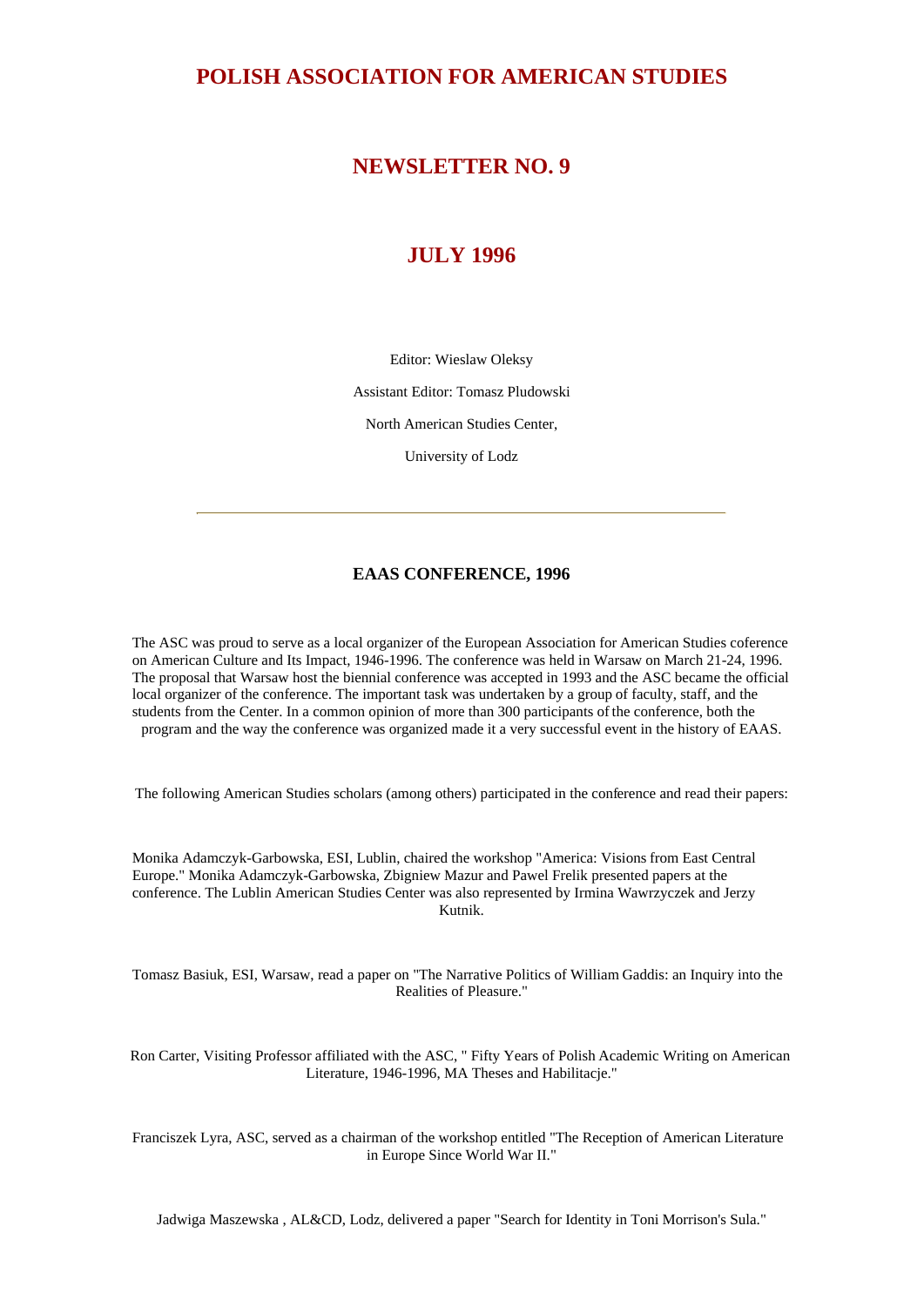Wieslaw Oleksy represented NAS, Lodz.

#### Piotr Ostaszewski, ASC, "First Secretaries of the Polish United Workers Party in the American Press."

Agata Preis-Smith, ESI, Warsaw, presented a paper on "Genre and the Idea of Open Form. Implications of the Poetic Use of Camp in Frank O'Hara."

Agnieszka Salska, AL&CD, Lodz, was the co-organizer and co-chair of the "Freedom and Form: American Poetry, 1946-1996" workshop.

Joseph Wagner, Visiting Professor from Kent State University, affiliated with the ASC, focused on "Bringing the War Home: John Updike and Bobbie Mason."

# **EVENTS AND ACTIVITIES**

Between June 16 and August 2, Monika Adamczyk-Garbowska, ESI, Lublin, is going to attend the National Endowment for Humanities seminar at Brandeis University on "Cultural Responses to the Holocaust in America and Abroad."

Tomasz Basiuk, ESI, Warsaw, has been awarded a grant from the John F. Kennedy Institut fur Nordamerikastudien in Berlin, and is going to spend six weeks there in April and May, continuing work on his Ph.D. thesis on the narrative techiniques of William Gaddis.

Jerzy Durczak, ESI, Lublin, held a series of lectures on the reception of American literature in Poland at San Diego State University, Santa Clara University, California State University in Bakersfield, CA, and Indiana University in Bloomington, IN.

On January 4-7, 1996, Malgorzata Durska, ASC, Warsaw, participated in a seminar in Nidzica on Business Ethics and Culture organized by the Economic Academy in Kraków.

In January and February, Pawel Frelik, ESI, Lublin, spent six weeks at University of London researching for his doctoral dissertation.

At the PASE 5th annual conference, Clifford Hallam, AL&CD, Lodz, delivered his paper called "No Brother of Mine. Denial and Death in William Wilson."

Last February, Jerzy Kutnik, ESI, Lublin, spent two weeks at San Diego State University researching towards his post-doctoral dissertation.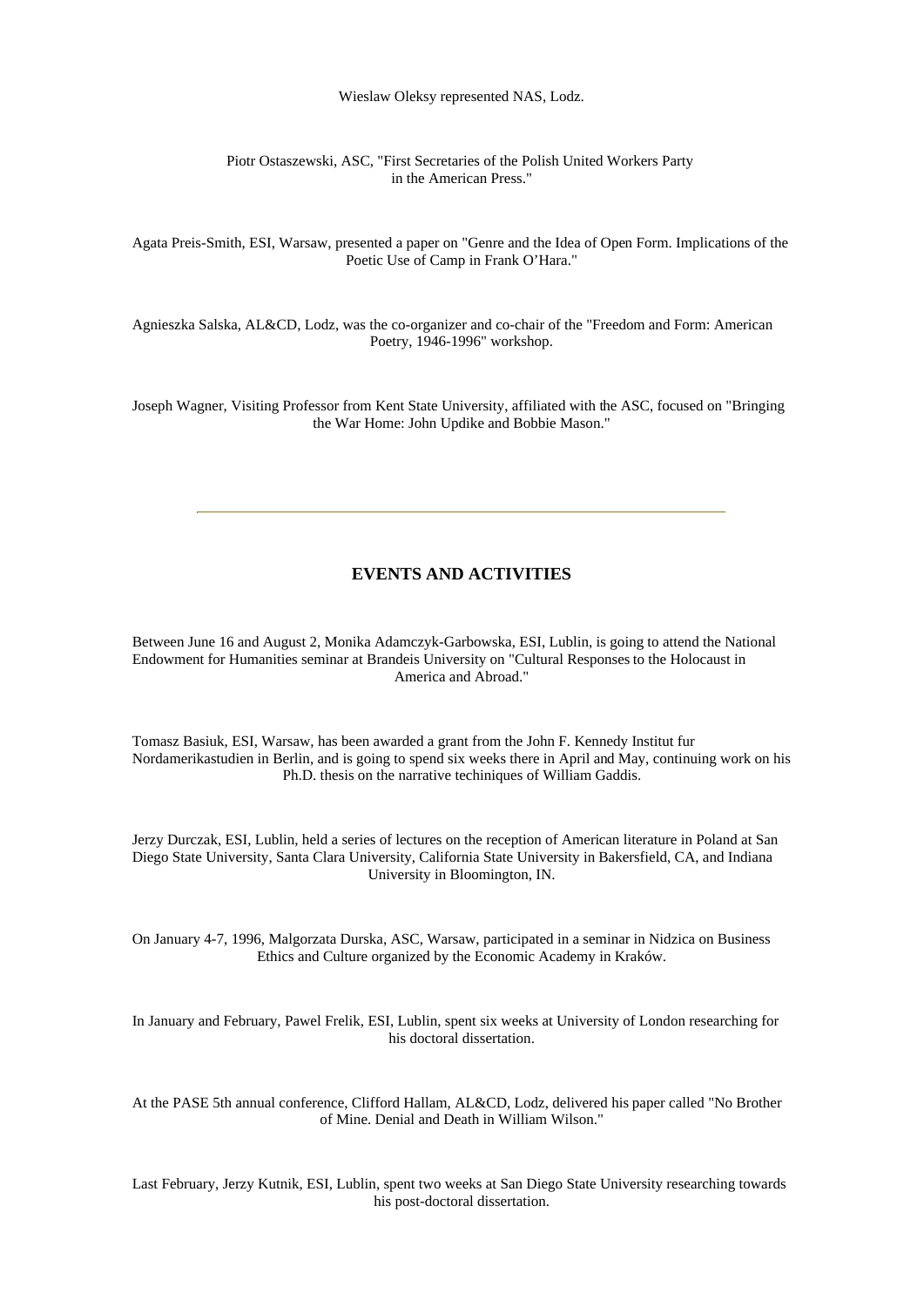Ewa Luczak, ESI, Warsaw, is going to Riverside, California, on a junior Fulbright scholarship for the academic year 1996-7, to study Toni Morrison's fiction.

At the invitation of "Radio Bis" and the Polish Section of "BBC," Krzysztof Michalek,ASC, Warsaw, talked on the following topics: "John Rockefeller - King of Oil," "Exceptionalism of American History," "Henry Ford - Founding Father of American Car Civilization," " EAAS Conference. American Culture and its Impact, 1946-1996."

On January 31, 1996, Krzysztof Michalek took part in the teleconference on Global Information Society Project which was organized at the American Center in Warsaw.

On February 1 1996, the Institute of History of the Polish Academy of Sciences organized a panel discussion on five-volume The History of The United Stated of America, 1607-1990. At the invitation of professor Marek Marian Drozdowski a few members of the faculty who served as coeditors of two volumes and also were authors of various chapters were present They were Krzysztof Michalek, Zbigniew Kwiecien, and Piotr Ostaszewski, ASC, Warsaw.

Elzbieta H. Oleksy, NAS, Lodz, has been awarded a grant from the Kosciuszko Foundation and is at the Center for the Study of Southern Culture, University of Mississippi, Oxford.

Elzbieta H. Oleksy talked to Gazeta Wyborcza's Joanna Podolska about NAS's introduction of the credit transfer system.

Wieslaw Oleksy, NAS, Lodz, and the American Embassy in Warsaw organized "American Culture Workshop." It was conducted by two American film and mass culture professors: Perry Frank and James Deutsch. The participants included thirty English Language College teachers and Ph.D. students from all over Poland. During a two day session they had a chance to broaden their knowledge of such aspects of American culture as classic American film, multiculturalism and the influence of technology on American mass culture. NAS has received a grant from the Ministry of Education to publish the papers from the workshop. Also, the workshop is likely to result in providing NAS with teaching aids related to the subject.

Wieslaw Oleksy has been interviewed by "Radio Lodz." He talked about American specialization within the Institute of International Studies.

Piotr Ostaszewski , ASC, Warsaw, participated in the Salzburg Seminar (February 2-16, 1996). The seminar was focusing on "the Major Reform Movements in the American History."

At the PASE 5th annual conference, Agnieszka Zarzycka, AL&CD, Lodz, delivered her paper called "A Portrait of the Minnesotan Family in the Works of Regional Writers From this Area."

Since 1996 the ASC, Warsaw, has started the interdisciplinary project on The Reception of American Values and Standards in Poland after 1989.

The NAS, Lodz and Women's Studies Center, Lodz, are currently working on the second part of the international seminar "Mass Media in Civil Society" which is sponsored by the United Nations Development Program.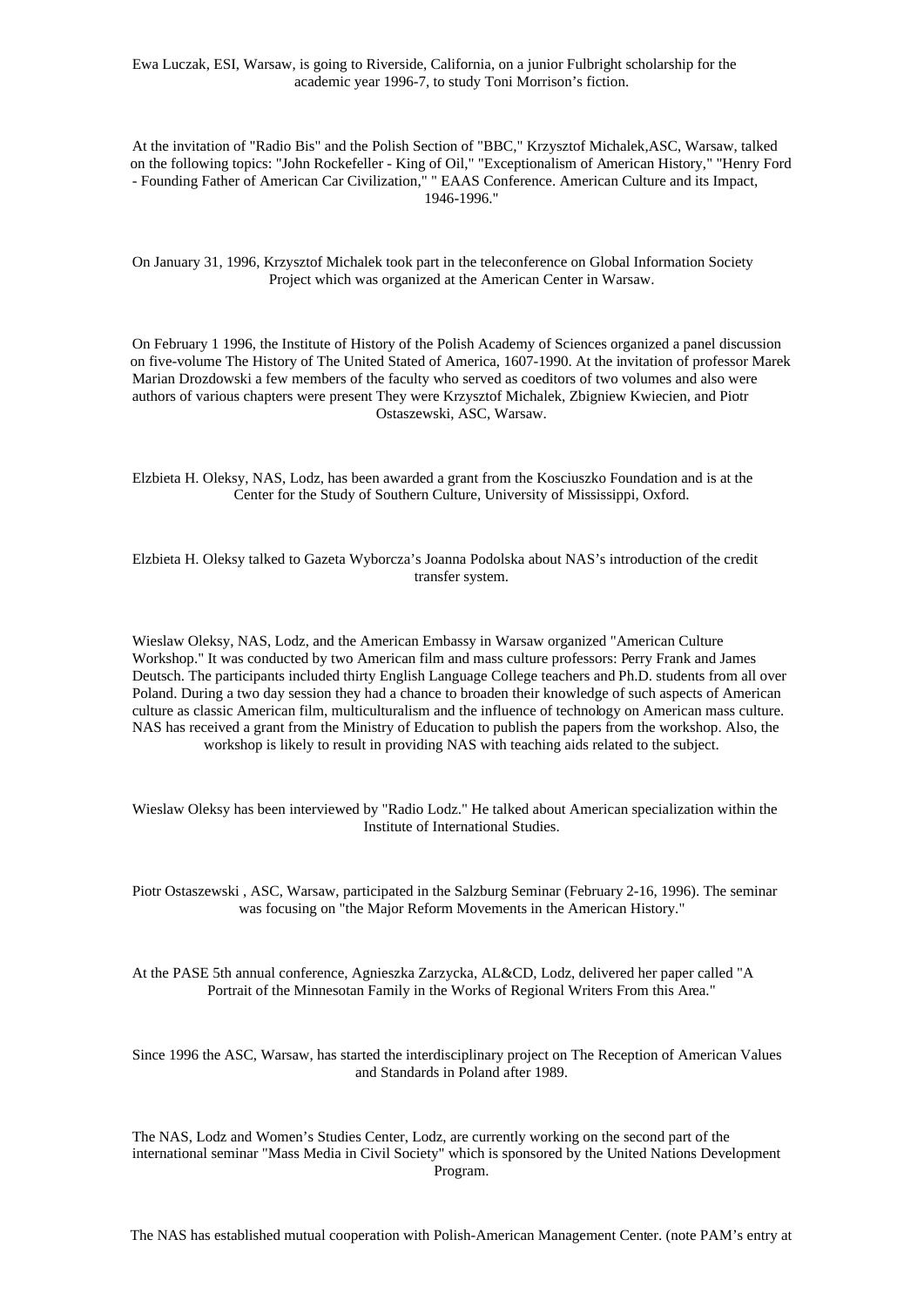The AL&CD, Lodz, hosts two American students from the Southwest State University, Marshall, Minnesota, who are taking classes and co-teaching American Culture classes. It is the second year of the exchange with the SSU in Minnesota.

#### Abbreviations:

 AL&CD - American Literature and Culture Department, University of Lodz, ASC - American Studies Center, Warsaw, ESI, Lublin - English Studies Institute, University of Maria Curie-Sklodowska, Lublin, ESI, Warsaw - English Studies Institute, University of Warsaw, NAS - North American Studies Center, University of Lodz.

# **GUEST LECTURERS**

On March 25 and 26, following the EAAS Warsaw Conference, AL&CD, Lodz, held a session on the history and literature of the American South. Lectures were presented, and class discussions were led by Professors:

> Pirjo Ahokas, University of Turku, Finland; Dan T. Carter, Emory University, Atlanta, Georgia; Valeria Gennaro Lerda, University of Genua, Italy; Peter Nicolaisen, Bildungswissenschaftliche Universitat, Flensburg, Germany; Noel Polk, University of Mississippi, Hattiesburg, Mississippi.

Ann C.Colloy,Fulbright professor of Buffalo State College, stayed with ESI, Warsaw for the academic year 1995-6, lecturing on the history of American literature and teaching courses on the American Renaissance Afro-American literature, and women's writing.

James Dougherty of Notre Dame University, Indiana, visited ESI, Warsaw, for the period 16 April - 16 May, 1996, giving a series of 3 lectures on "The City in American Literature."

Nicholas Farnham, Director of Educational Program for the Christian Johnson Foundation, and John Walsh, Cultural Attaché of the Embassy of the United States of America (March 1, 1996) visited ASC, Warsaw. N. Farnham was interested in the organization and different forms of activities of the Center.

Susan Kurjiaka of Florida Atlantic University, will be Fulbright lecturer in the American Literature Section of ESI, Warsaw in the academic year 1996-7.

Andrzej Mania, the Director of the Center for American Studies at Jagiellonian University visited ASC, Warsaw on January 17, 1996. He expressed his interest in its activity, particularly in the teaching program which was considered by him as a good model for the implementation of the program in Kraków.

Barry O'Connell of Amherst College, visited Warsaw for a week during the EAAS Conference and talked to ESI's students on "Nationalism and American Literature."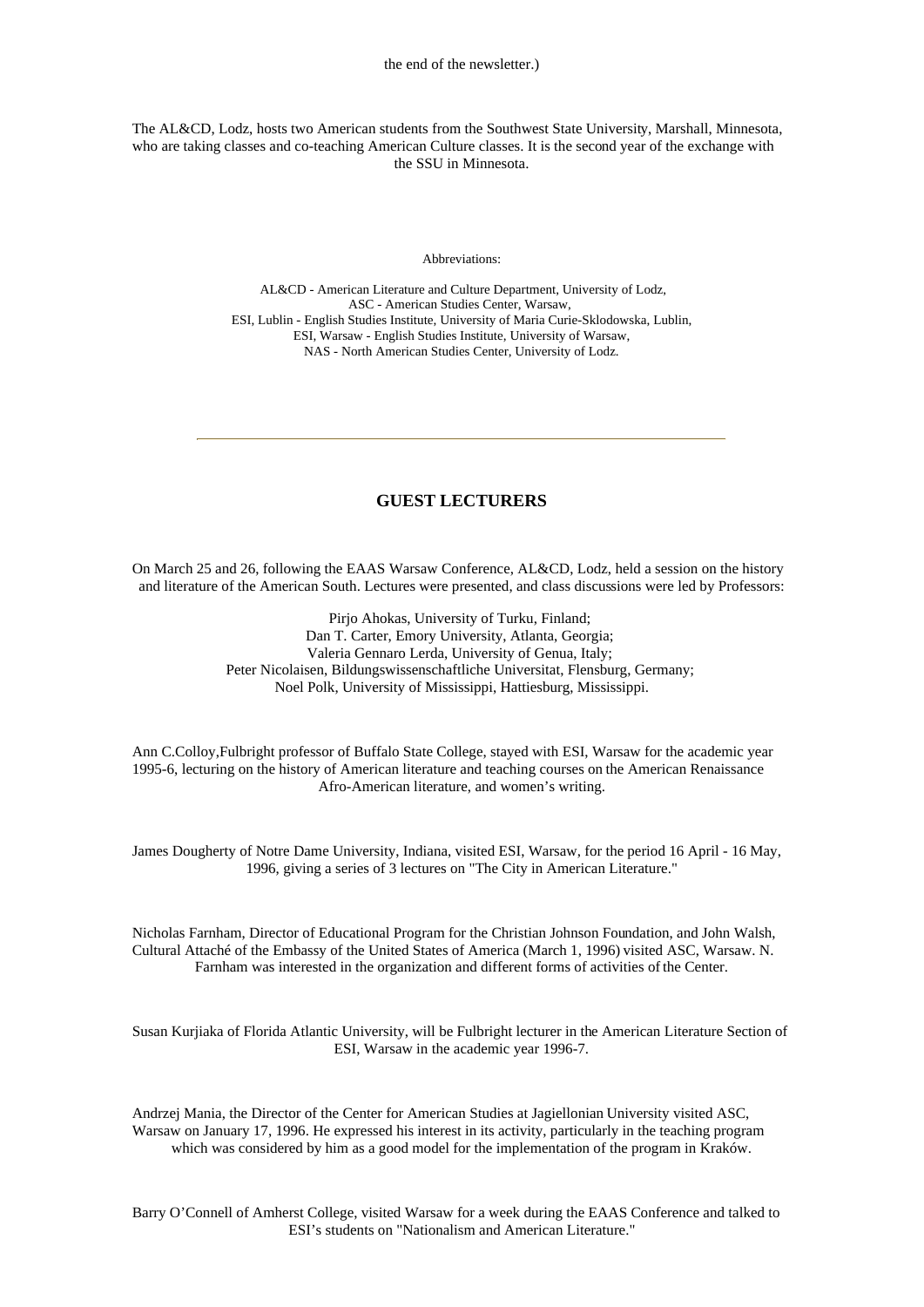Vincent Parrillo, a sociologist from Paterson University, New Jersey gave a series of lectures on ethnicity to the students of the Postgraduate Program in North American Studies and conducted a seminar for NAS's staff and Ph.D. students. During his stay a possibility of funding an Internet lab at NAS was discussed.

In March, David Pichaske from the Southwest State University, Marshall, Minnesota visited AL&CD, Lodz, and was a guest speaker at several American Culture and Literature classes.

Andrzej Rabczenko, Counselor for Scientific & Technological Affairs of the Embassy of the Republic of Poland in the United States visited ASC, Warsaw on January 19, 1996. The possibilities of the collaboration of the Polish Embassy in Washington with the ASC, especially in the context of the development of the academic and cultural cooperation between Poland and the US were discussed.

While in Warsaw on April 11, 1996, Richard Virden, Counselor of Embassy of the United States of America expressed his interested in perspectives of further development of the ASC, Warsaw, focusing on the ASC's research program and the Library.

In March, Matthew Wilson from the University of Pennsylvania and David Pichaske from the Southwest State University, Marshall, Minnesota visited AL&CD, Lodz. M.Wilson gave a lecture on "The Career of Charles Chestnutt."

# **NEW COURSES**

**Donna Groot**

, AL&CD, Lodz , taught American Culture for several INSETT sessions, which provide refresher courses for English teachers.

**Tomasz Pludowski**, NAS, Lodz, teaches a course "Mass Media and Democracy in American Society."



**Joanna Durczak**, "Into Misanthropy and Back: Galway Kinnell's 'When One Has Lived A Long Time Alone'," *Studies in English and American Literature and Language*, ed. Irena Przemecka and Zbigniew Mazur, Kraków 1995.

**Joanna Durczak**, "A.R.Ammons and the Frontiers of Poetry," *Literature and American Identity: Immigration,*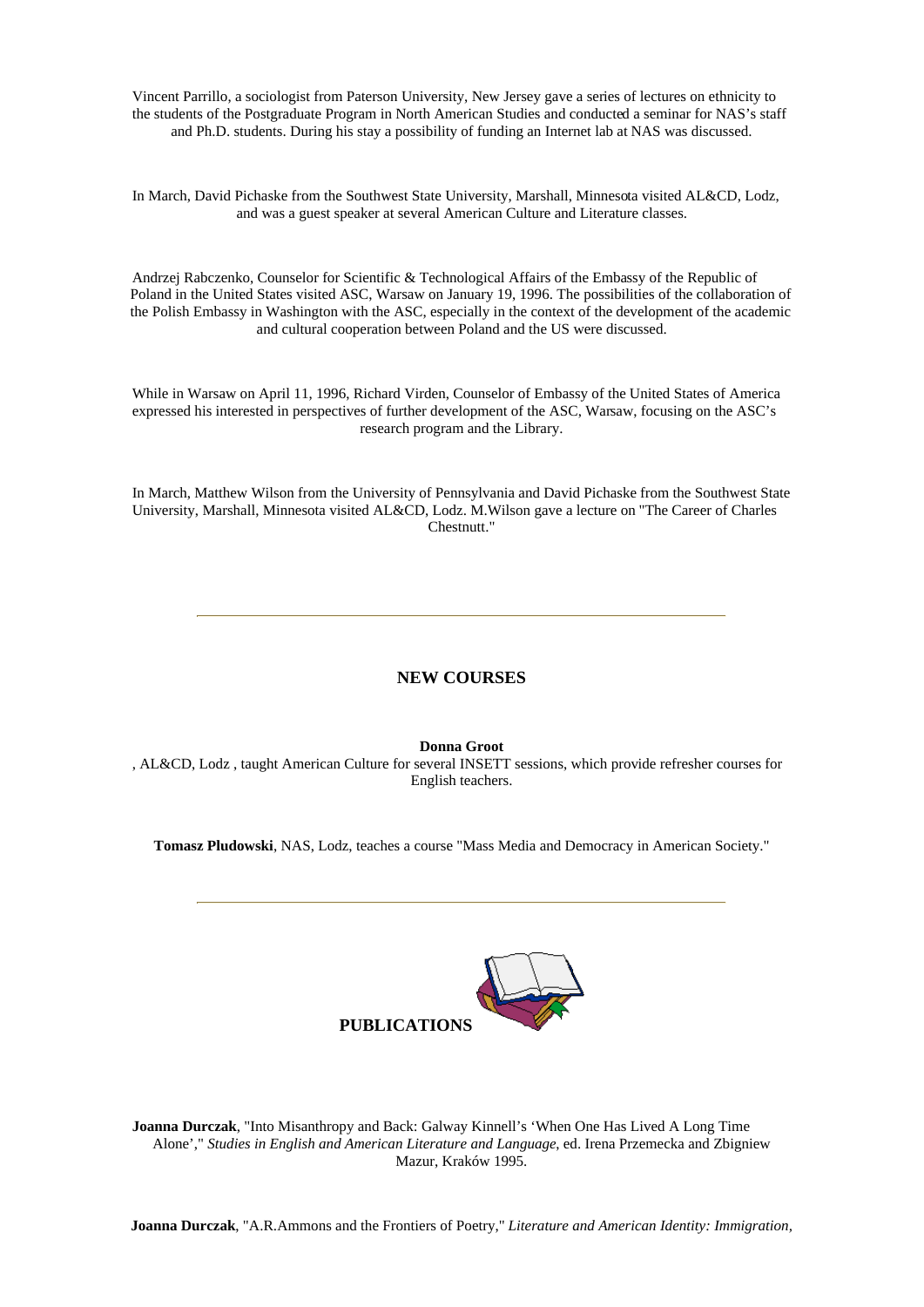**Joanna Durczak**, "America and Europe in Edith Wharton's The Age of Innocence," Maria Curie-Sklodowska University Press, 1995.

**Joanna and Jerzy Durczak**, eds., *Polish-American Literary Confrontations*, Maria Curie-Sklodowska University Press, 1995.

**Pawel Frelik**, "The Electronic Frontier: Technology and American Identity in Bruce Sterling's Islands in the Net," *Literature and American Identity: Immigration, Assimilation and the Frontier*, Poznan 1995.

**Pawel Frelik**, a block of translations and essays devoted to cyberpunk literature, *Akcent*, Lublin, 1996.

**Adam Janiszewski**, "Absurdity, Democracy and Love in Kenneth Brown's The Brig," *Polish-American Literary Confrontations*, Joanna and Jerzy Durczak, eds., Maria Curie-Sklodowska University Press, 1995.

**Jerzy Kutnik, Cezar Ornatowski**, eds., *Re-Visioning Democracy. Central Europe and America: Critical Perspectives*, Maria Curie-Sklodowska University Press, 1995.

**Jerzy Kutnik**, "Cage/Kontekst/(pre)tekst," *Akcent* 1 (63), 1996.

#### **Zbigniew Kwiecien's**

article entitled "USA and the Philippines, 1898-1935: The Shaping of American-Type Democracy" was published in: Jerzy Kutnik, Cezar M. Ornatowski's *Re-Visioning Democracy. Central Europe and America. Critical Perspectives.* , Maria Curie-Sklodowska University Press, 1995.

#### **Jadwiga Maszewska's**

article "Ecofeminist Themes in Marilynne Robinson's Housekeeping" will appear in the forthcoming issue of *American Studies in Scandinavia*, a journal published in Copenhagen.

The ASC inaugurated its own series of publications entitled Dissertations and Papers of the American Studies Center. The series is designed to present results of the research of the Center's faculty. Therefore, doctoral dissertations, post-Ph.D. works (habilitacja) and also regular research papers will be published in form of separate volumes. The series is inaugurated by a book prepared by **Piotr Skurowski** on A Model of Warning: the American Reform Mind and the Image of Europe, 1890-1918.

#### **Agnieszka Salska's**

paper "Re-visioning the Democratic Imagination: Tim 0'Brien' Vietnam Fiction" was published in *Polish-American Literary Confrontation*, (eds) Joanna & Jerzy Durczak, MSC University Press, Lublin 1995.

The ASC has published American Studies Center of Warsaw University, 1976-1996. The brochure presents the most important information about the Center, its 20-year history, its achievements from the past and plans for near future, its personnel and facilities. The brochure is distributed for free. If you are interested to get a free copy, please contact the ASC.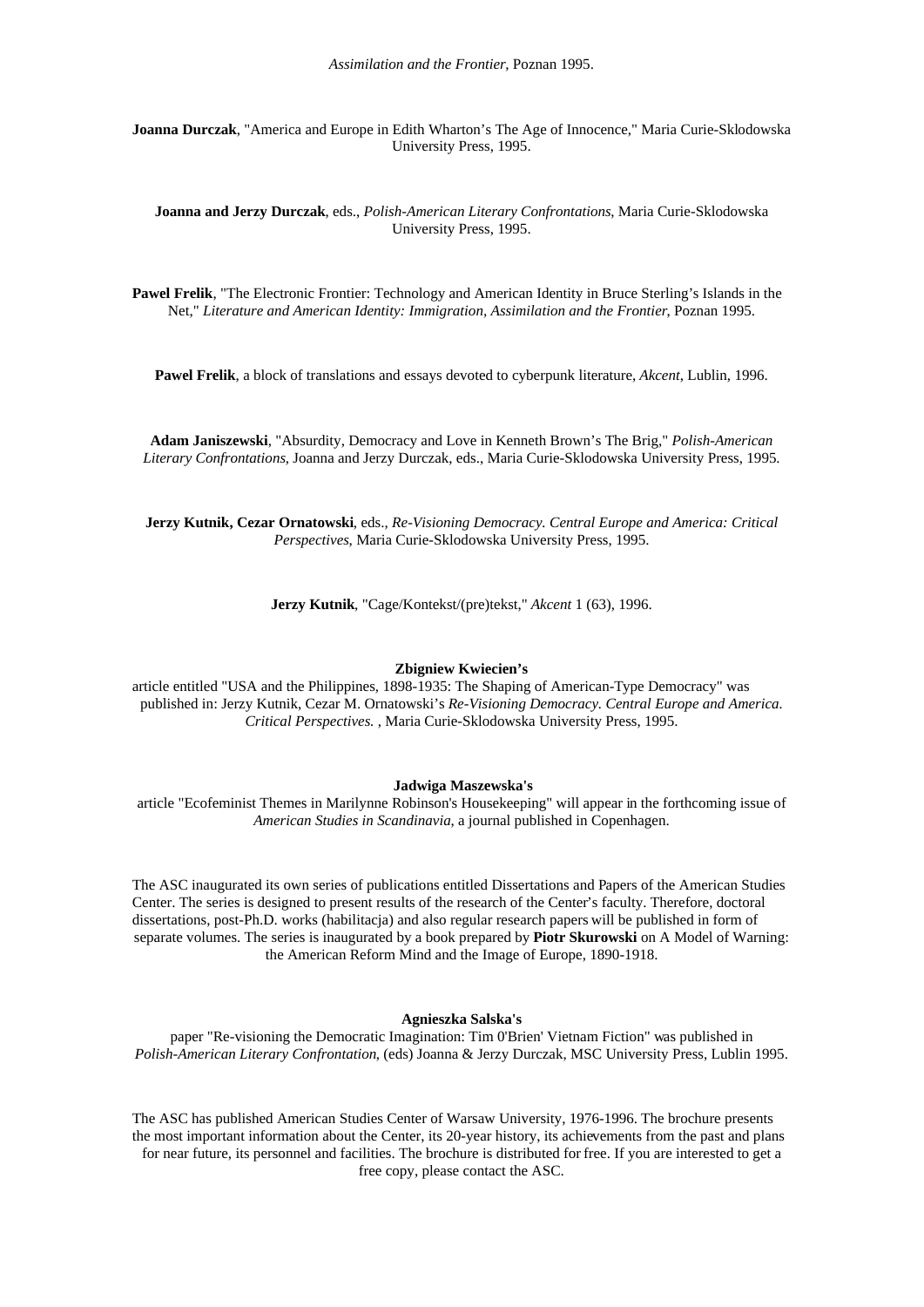## **CENTER FOR AMERICAN STUDIES,**

### **JAGIELLONIAN UNIVERSITY**

The Center for American Studies at the Jagiellonian University was set up in March 1991 and it is located in the very heart of Cracow's historical center.

The permanent staff of the Center is a small assembly. However, it cooperates with several professors from outside the Center whose research interests focus on North American Issues. Among them there are historians, sociologists, lawyers, economists, political scientists, specialists in American literature, and art.

Andrzej Mania, a historian specializing in the recent history of the USA, and vice-Dean of the Law Faculty at the Jagiellonian University, is the Director of the Center.

 The library of the Center consists of a modest but growing collection of books related to American Studies. It was established with a generous grant from the Mellon Foundation and gifts donated by other libraries, such as the American Studies Center of the Warsaw University, The American Consulate in Cracow, as well as gifts from individual donors.

 The Center is a University institution which gathers academics and students of diverse disciplines, who are interested in American Studies. As many as 400 students participate in the study program each year.

 Starting the first semester 1995, there is a research-oriented Master of Arts seminar program "The United States - History, Politics and Society" offered by the Center. In May 1995, the Jagiellonian University's Senate raised the Center's status and allowed for two other advanced programs: the one-year diploma program for graduate students, and the post-doctoral program for researchers who want to gain their Ph.D. degree in American Studies. Language instruction is offered in intermediate and advanced English to prepare students for following courses in English and working with primary sources in the field of American Studies.

Each year courses on American Society, Economy and Politics, as well as American Culture are provided, among others:

*"History of the USA in 1774-1945"* - Andrzej Mania, supplemented by:

*"The Impact of the Ideas in American Culture"* - John Matel, the American Consul, *"Creation of Ethnic America, Polonia and Other Ethnic Groups in the USA, 1870-1930"* - Adam Walaszek, *"The United States in the Global Society after the Second World War"* - Lubomir Zyblikiewicz, *"From Cold War to Cold Peace, Europe, the United States, and Russia, 1939-1994"* - Gunnar Boehnert, *"Military Politics of the USA"* - Michal Chorosnicki, *"Federate Power in the USA"* - Marian Grzybowski, *"Local Government in the USA"* - Wieslaw Kisiel, *"The United States after the Second World War"* - Andrzej Mania, *"The American Nation"* - Tadeusz Paleczny, *"Ethnic Relations in the American Society"* - Jaroslaw Rokicki, *"Topics in Women's Studies"* - Joanna B. Boehnert, *"The US Financial Market"* - Andrzej Szopa, *"Contemporary American Economy"*- Bronislaw Oyrznowski, *"Small Business in the US Economy"* - Jacek Klich, *"Post-modern America"* - Maria Hussakowska-Szyszko, *"Progressive Styles in the American Cinema"* - Andrzej Pitrus, *"Contemporary American Audiovisual Culture"* - Wieslaw Godzic, *"American Media"* - Tomasz Goban-Klas.

# **PAM CENTER**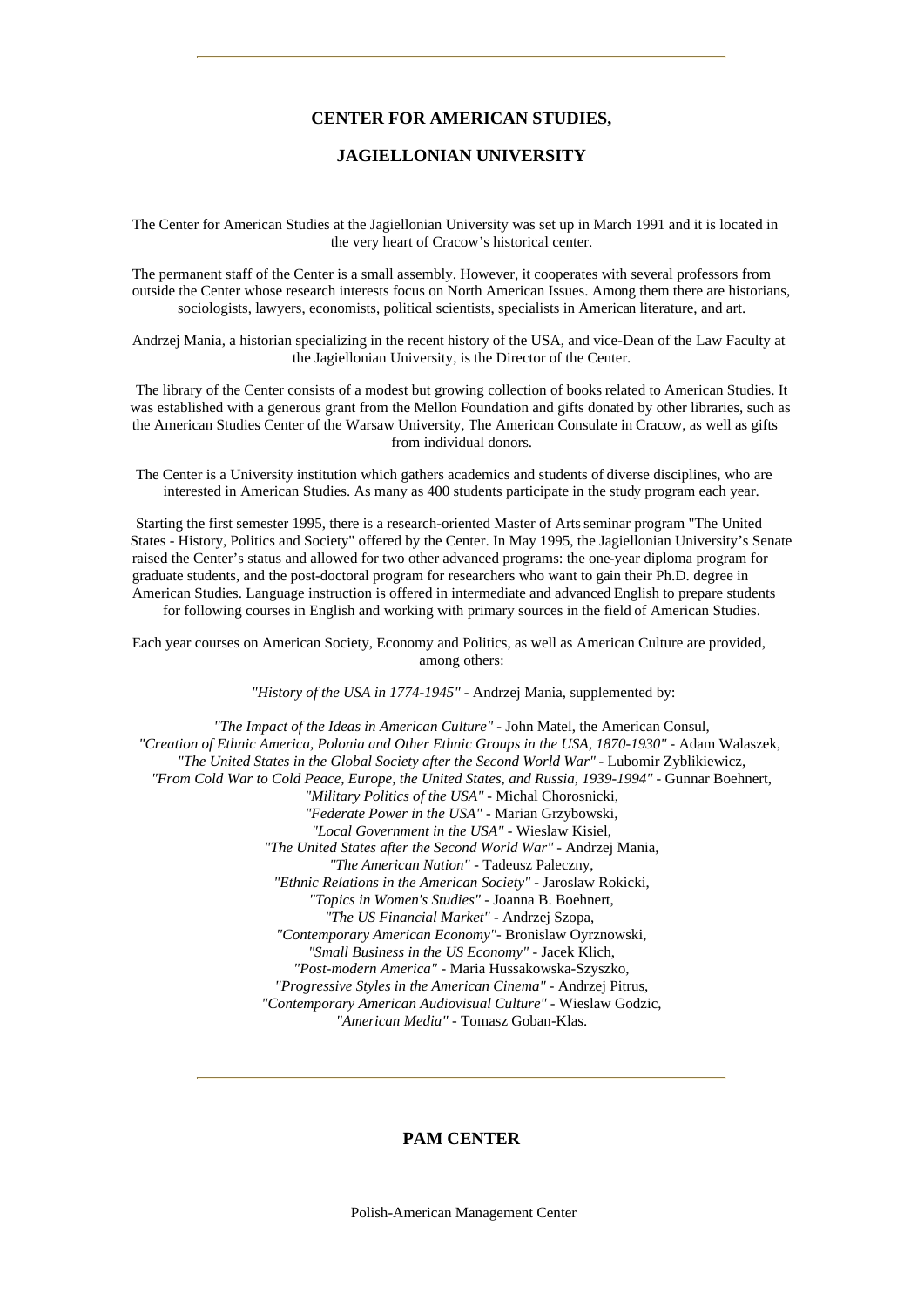#### University of Lodz, Faculty of Management and University of Maryland, College of Business & Management

begin admitting students for:

Lodz Executive Master of Business Administration Program

The Lodz Executive MBA is a two year, intesive program of study in management

(720 course hours), concluding with the receipt of a Masters Diploma in Management from the University of Lodz and a Certificate from the University of Maryland.

Courses will be taught in Polish and English and they will be offered on Fridays and Saturdays at the PAM Center, University of Lodz.

> First year costs are 4,850 PLN (approx. 1,870 \$). The costs for two years of study will be approximately 4,000 \$. Application fee is 70 PLN. Costs of additional courses of English for Managers and Computer Skills is 300 PLN.

The program is sponsored by the United States Agency for International Development (USAID).

Admission requirements: University degree, two years of professional experience, good knowledge of English

Entrance exams and interviews will be held in the second half of June, 1996.

The deadline for applications is June 10, 1996.

Additional information can be obtained Monday through Friday, 9:00 a.m. - 5:00 p.m. at the Office of the MBA Program:

> Joanna Piorunowska PAM Center 16/18 Kopciñskiego Street, 90-232 Lodz, Poland phone: (48 42) 354958, fax: (48 42) 354959 e-mail: LEMBA@KRYSIA.UNI.LODZ.PL

## **CALL FOR PAPERS**

#### **Re-Thinking Nationalism: Women's Writings of Resistance and Accommodation in the Modern Period.**

A conference to be held at the Universitat Autonoma de Barcelona, November 25-26, 1996, Barcelona, Spain.

The purpose of this conference is to explore the variety of ways in which women accommodated to and resisted nationalist projects in the critical period from the late 19th century to the mid-20th century.

Papers may be presented in English, Spanish or other languages of the Spanish autonomous regions.

Proposals from outside the Americas should be sent to: Professor Aranzazu Usandizaga Departament de Filologia Anglesa i Germanistica Universitat Autonoma de Barcelona, 08193 Bellaterra, Barcelona (Spain).

All proposals must be received by July 1, 1996.